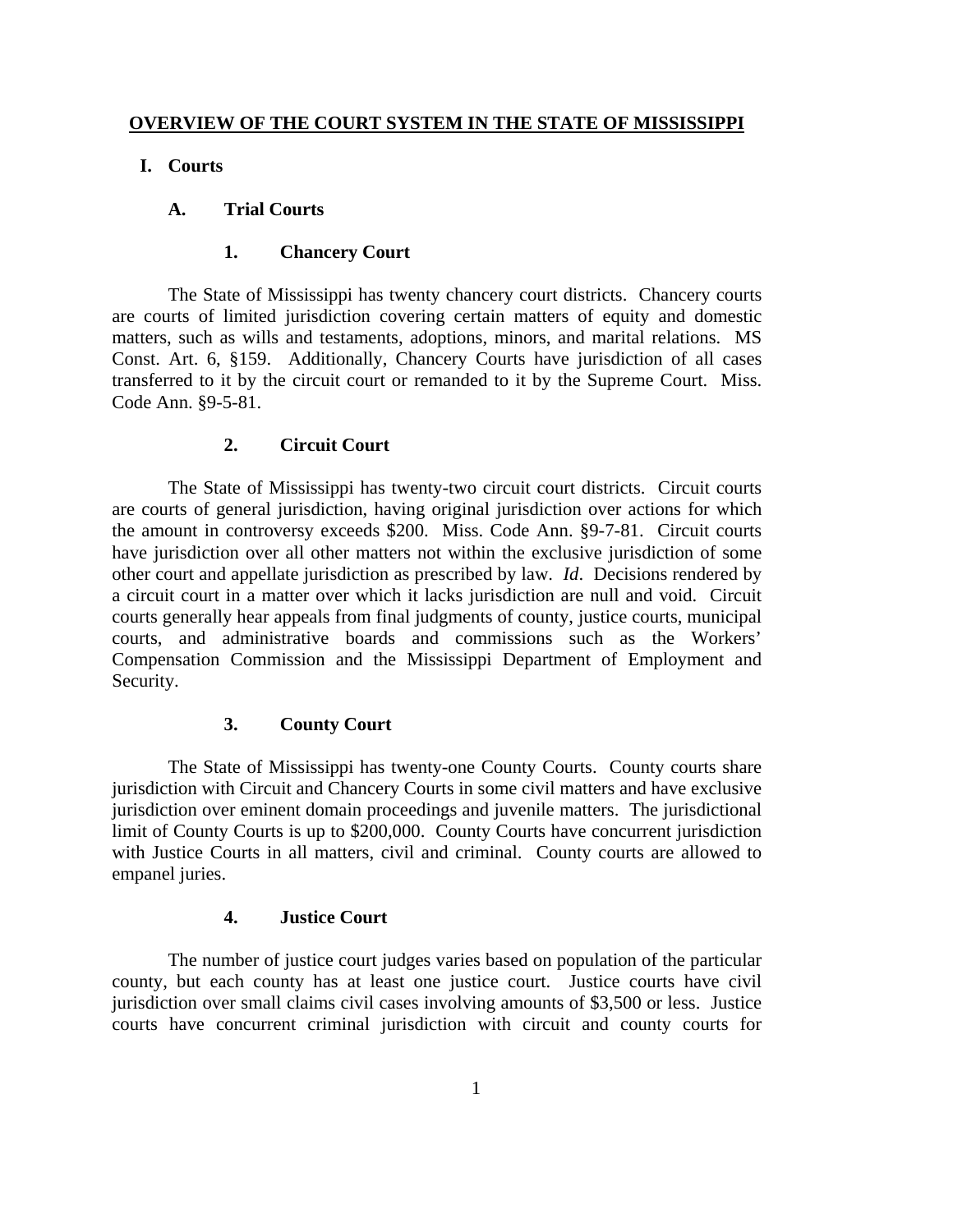misdemeanors and traffic offenses occurring outside of a municipality. However, justice courts may conduct bond hearings and preliminary hearings in felony cases.

### **B. Appellate Courts**

Mississippi has a two-tier appellate court system that reviews decisions of law and fact made by the trial courts.

## **1. Court of Appeals**

 The Court of Appeals hears cases assigned by the Supreme Court. Miss. Code Ann. §9-4-3. As such it is an error correction court which hears and decides appeals on issues in which the law is already settled, but the facts are in dispute. The Supreme Court may review Court of Appeals decisions. If the Supreme Court declines review, the decision of the Court of Appeals stands. The Court of Appeals is located in Jackson.

# **2. Supreme Court**

 The Mississippi Supreme Court is the court of last resort among state courts. Decisions of the Chancery, Circuit, and County Courts and of the Court of Appeals may be appealed to the Supreme Court. Certain limited appeals go directly to the Supreme Court. The Supreme Court has jurisdiction to hear appeals from the circuit courts, including final judgments in the county and justice courts which have been appealed to circuit courts. The Supreme Court has jurisdiction to hear writs available in civil and criminal cases.

### **II. Procedural Issues**

### **A. Venue**

 $\overline{a}$ 

 Civil actions in circuit court must be commenced in the county where the defendant resides or, if a corporation, in the county of its principal place of business or in the country where a substantial alleged act or omission occurred or where a substantial event that caused the injury occurred. Actions alleging a defective product may be commenced in the county where the plaintiff obtained the product. For an action against a non-resident, venue is proper in the county in which the plaintiff resides or is domiciled. Generally, and with certain good faith exceptions<sup>1</sup>, if venue is proper in a county for any party, then it is deemed proper for all.<sup>2</sup> However, in any

<sup>1</sup> *See New Biloxi Hospital, Inc. v. Frazier*, 245 Miss. 185, 146 So.2d 882 (1962). 2

 $2$  Mississippi Rule of Civil Procedure 82(c) provides "where several claims or parties have been properly joined, the suit may be brought in any county in which any of the claims could properly have been brought." M.R.C.P. 82(c). Commentators have explained that old venue statutes enacted by Mississippi's legislature stated that, generally, if venue is proper as to one defendant it is proper as to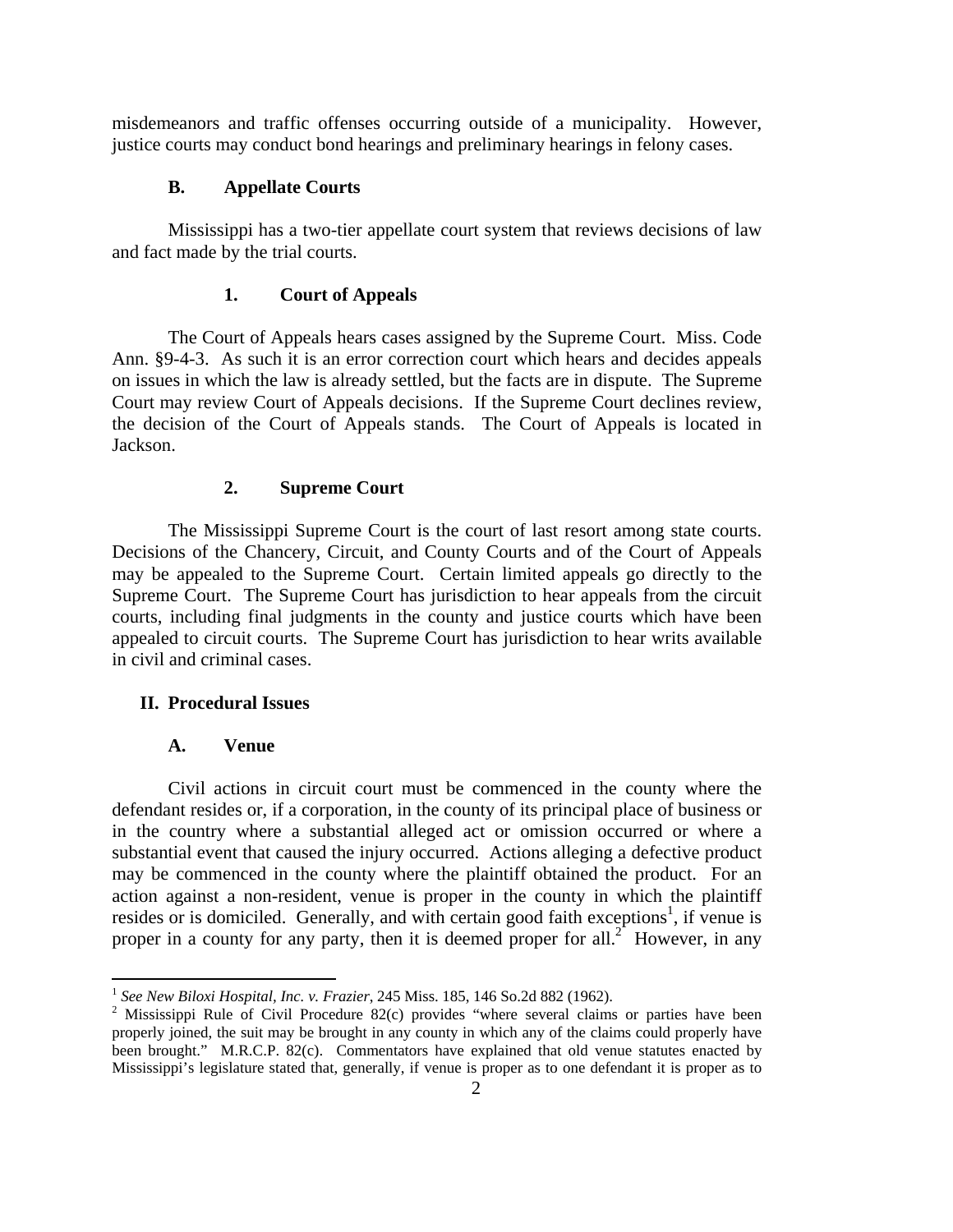civil action where more than one plaintiff is joined, each plaintiff must independently establish proper venue; it is not sufficient that venue is proper for any other plaintiff joined in the civil action.<sup>3</sup> Miss. Code Ann.  $§11-11-3$ .

## **B. Statutes of Limitation**

### **1. Specific Statutes of Limitation**

#### **a. Seven Years**

 Action on a Mississippi judgment or decree. However, the judgment holder can file a new action on his old judgment to extend the time for another seven years.

## **b. Three Years**

 Three years is the general statute of limitations which applies where no other statute applies. Miss. Code Ann. §15-1-49. This is the limitations period for actions on torts, except certain intentional torts. $4$  This limitations period applies to an action on an oral contract except for an unwritten employment contract and except for a contract for the sale of goods, even though oral, which is subject to the Uniform Commercial Code's six year statute of limitations. Of note, a claim for compensation benefits under Mississippi's Workers' Compensation regime must be filed within two years of the date of injury. Miss. Code Ann. §71-3-35.

#### **2. Miscellaneous Provisions**

 The statute of limitations is tolled by filing a complaint and allowing summons to issue.<sup>5</sup> However, service must be made within 120 days following the filing of the complaint, but plaintiff may show good cause as to why service was not made. If, after 120 days, the defendant has not been served, the period of limitation begins to run again. The statute of limitations does not run against the state or its political subdivisions except that prosecutions of misdemeanors and some felonies must be commenced within two years. Contracts to modify the statute of limitations are void.

all, and this likely continues to be the case. *See* Mississippi Civil Procedure §3:2. However, the present version of §11-11-3 omits this language.

<sup>&</sup>lt;sup>3</sup> There are other exceptions to this general venue rule. For example, any action against a licensed physician, among other health care providers also specified, for malpractice, must be brought only in the county in which the alleged act or omission occurred. *See* Miss. Code Ann. §11-11-3(3). 4

There are also specific statutes that may govern other negligent acts. *See*, e.g., Miss. Code Ann. §69- 21-123 (crop dusting); Miss. Code Ann. §11-46-11 (claims against governmental entities); Miss. Code Ann. §15-1-36 (medical malpractice).

<sup>5</sup> *See also*, e.g., Miss. Code Ann. §15-1-59 (statute of limitations tolled in favor of minors or persons with a mental disability).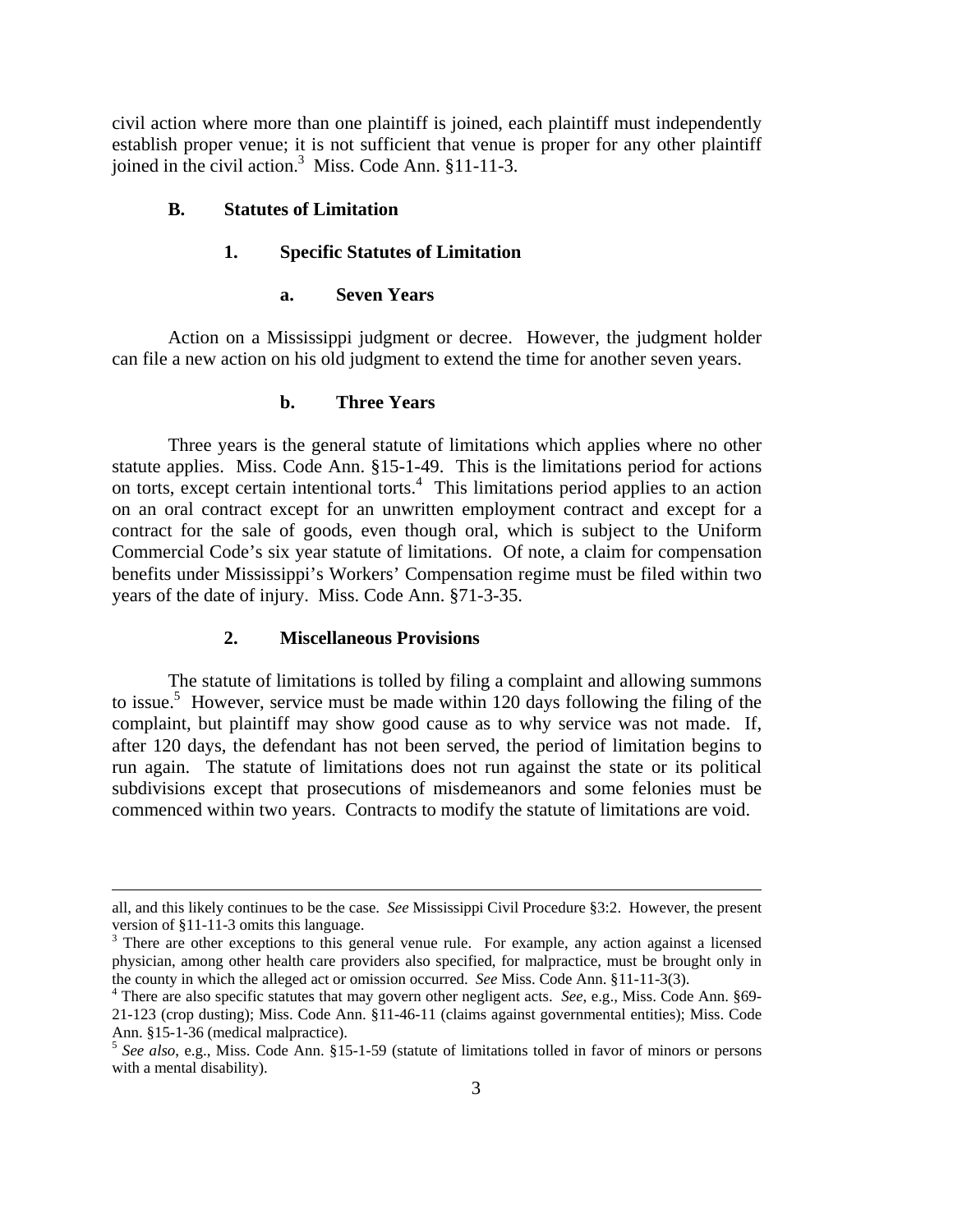## **C. Pleadings**

All pleadings, motions, and other papers, including depositions, shall be made on  $8\frac{1}{2}$ " by 11" paper. M.R.C.P. Rule 7(c).

## **1. Initial Pleading**

 A civil action is commenced by filing a Complaint with the court. Pleadings shall contain a caption setting forth the name of the court, the title of the action, the file number, and title as contemplated by M.R.C.P. Rule 7(a). A copy of any account or writing, such as a contract or note, should be attached, amendments are allowed prior to the answer without leave of court, separate claims may be stated regardless of consistency, and special damages must be stated with specificity.

## **2. Answer**

 A defendant shall serve his answer within thirty days after the service of the summons and complaint upon him. M.R.C.P. Rule 12. All defenses must be made and affirmative defenses must be specially pleaded. Denials may be specific, or the pleader may generally deny all averments except those specific averments which are expressly admitted.

#### **III. Liability**

#### **A. Negligence**

 Mississippi adheres to the common law definition of negligence. A negligence claim has four elements: duty, breach, proximate causation, and injury. *Rolison v. City of Meridian*, 691 So.2d 440 (Miss. 1997). The plaintiff must show that the defendant was under a duty to use care; that he or she failed to do so; and that the plaintiff was injured as the proximate result thereof. *Wilson v. Terry*, 218 Miss. 411, 67 So.2d 387 (1953). The plaintiff has the burden to prove liability by a preponderance of the evidence. *Jones v. Jones*, 760 So.2d 828 (Miss. Ct. App. 2000).

#### **B. Comparative Negligence**

 In 1910, Mississippi became the first state in the nation to adopt a pure comparative negligence scheme. Miss. Code Ann. §11-7-15. A plaintiff's own negligence will not bar his recovery, but will only operate to reduce his recovery by the percentage of the negligence attributable to him. *Id*. This is true even if the plaintiff is grossly negligent. It is accordingly irrelevant whether or not the plaintiff's negligence is greater than that of the defendant's. Of course, if the jury finds that the plaintiff's negligence was the sole proximate cause of his injury, then he may not recover. Mississippi Law of Torts §3:24 (2d ed.).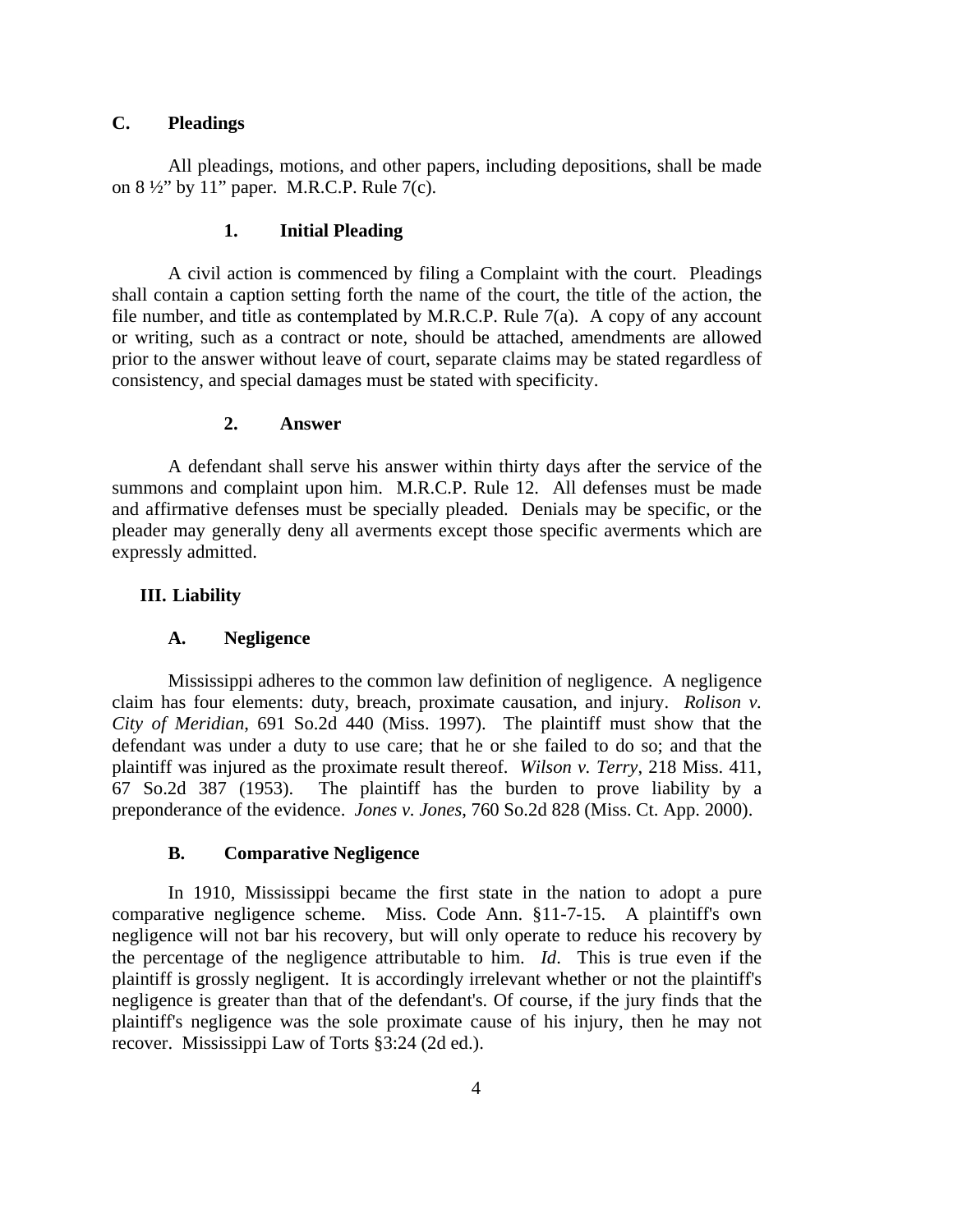The comparative fault doctrine is applicable to strict liability actions as well as to negligence actions. Mississippi nominally follows the general rule that contributory negligence is not a defense to an intentional tort. However, the plaintiff's negligence may be considered a "mitigating circumstance" that can be proven for the purpose of reducing damages. Mississippi Law of Torts §3:24 (2d ed.).

In any civil action based on fault, the liability for damages caused by two or more persons shall be several only, and not joint and several, and a joint tortfeasor shall be liable only for the amount of damages allocated to him in direct proportion of his percentage of fault. Miss. Code Ann. §85-5-7. Note, §85-5-7 does not apply automatically. The Supreme Court has indicated that "apportionment is an affirmative defense that must be pled and proven." *Pearl Public School Dist. V. Groner*, 784 So.2d 911, 154 Ed. Law Rep. 716 (Miss. 2001); *see also*, *Young v. Guild*, 7 So.3d 251 (Miss. 2009).

## **C. Defenses to Negligence**

 Defenses to tort actions include comparative fault or the concurrent fault of non-parties, intoxication of the plaintiff (but the defendant must show proof that the intoxication caused or contributed to the accident), and immunity, such as under workers' compensation law. Many "old" defenses were abolished by the adoption of a pure comparative fault scheme. Additionally, statutes of limitations and mitigation of damages are also affirmative defenses that must be pled. *See also*, M.R.C.P. Rule 8(c) (list of affirmative defenses required to be pled).

 As noted above, assumption of risk was abolished. The status of the "last clear chance" doctrine is unclear, as most commentators have argued that it was subsumed by comparative fault. Some post-comparative fault case law suggests otherwise, but the Supreme Court has not ruled on the issue. See, e.g., *Marshall v. Conley*, 391 So. 2d 656, 658 (Miss. 1980); *Boyd Const. Co. v. Bilbro*, 210 So. 2d 637, 640 (Miss. 1968). As one commentator has noted, the lack of Supreme Court decisions indicates that "the doctrine has met its *de facto* end in Mississippi. §3:27 (2d ed.). The "sudden emergency" rule was abolished by the Mississippi Supreme Court. *Knapp v. Stanford*, 392 So. 2d 196, 197 (Miss. 1980). The Supreme Court held that the relevant test is, instead, whether the actor being charged with negligence in any circumstance acted as a reasonable and prudent person would have acted under the same or similar circumstances.

 Pursuant to Mississippi statutory law, the failure to use a seat belt shall not be considered contributory or comparative negligence. Miss. Code Ann. §63-2-3.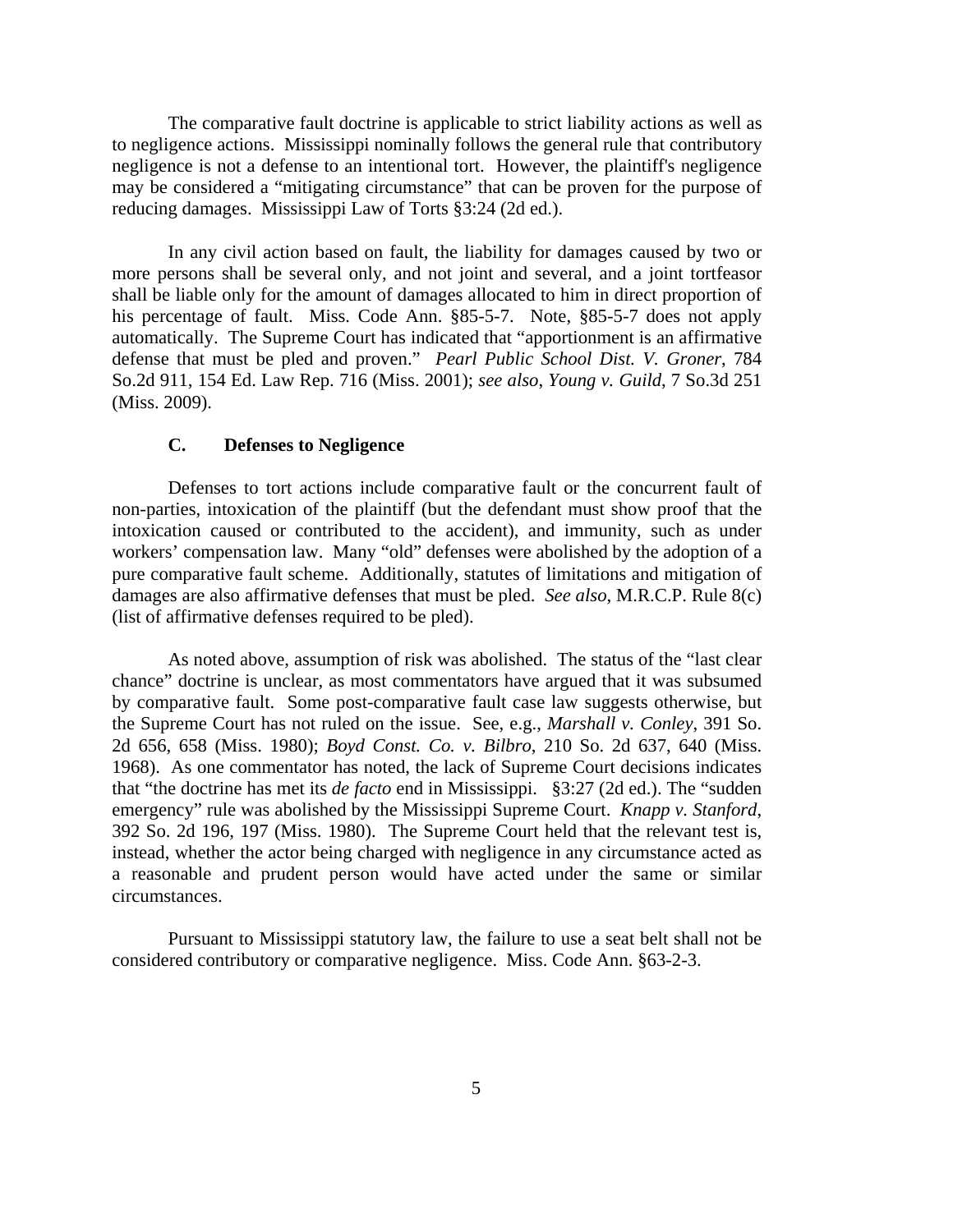# **D. Gross Negligence, Reckless Disregard, Willful and Wanton Conduct**

 In Mississippi, these terms are used together or alone to indicate action greater than simple negligence. These terms are only applicable as justification for punitive damages $\delta$  (including intoxication of the defendant driver) or in cases involving the Mississippi Tort Claims Act for public employees, e.g., police officers who cause accidents and questions of immunity. *Ulmer v. Bunner*, 190 So. 2d 448 (Miss. 1966); *City of Jackson v. Law*, 65 So. 3d 821 (Miss. 2011), reh'g denied (July 28, 2011).

## **E. Negligent Hiring and Retention**

Mississippi courts recognize the tort of negligent hiring and retention. A plaintiff must prove the employer had either actual or constructive knowledge of an employee's incompetence or unfitness before the employer will become liable for the negligent hiring or retention of an employee who injures a third party. *Parmenter v. J & B Enterprises, Inc.*, 99 So. 3d 207 (Miss. Ct. App. 2012), reh'g denied (June 26, 2012), *cert. denied*, 98 So. 3d 1073 (Miss. 2012); *Doe v. Pontotoc County Sch. Dist.*, 957 So.2d 410 (Miss. Ct. App. 2007) (citing *Eagle Motor Lines v. Mitchell*, 223 Miss. 398, 78 So.2d 482 (1955). Relatedly, if an employer exercises due care in the hiring of its employees, that employer will not be liable for the injuries of a third party unless that party can prove the employer knew or should have known of the incompetence and unfitness of the employee. *Id*.

### **F. Negligent Entrustment**

Mississippi courts recognize the tort of negligent entrustment and approve of the definition supplied by Restatement (Second) of Torts at §390. *See*, *Sligh v. First Nat. Bank of Holmes County*, 735 So.2d 963 (Miss. 1999). Accordingly, one who supplies directly or through a third person a chattel for use of another whom the supplier knows or has reason to know to be likely because of his youth, inexperience, or otherwise, to use it in a manner involving unreasonable risk of physical harm to himself and others whom the supplier should expect to share in or be endangered by its use, is subject to liability for physical harm resulting to them. *Sligh* at 969 (citing Restatement (Second) of Torts §390)).

### **G. "Dram Shop" Liability**

 $\overline{a}$ 

Mississippi law holds that the consumption of intoxicating beverages, rather than the sale or serving or furnishing of such beverages, is the proximate cause of any injury, including death and property damage, inflicted by an intoxicated person upon himself or upon another person. Miss. Code. Ann. §67-3-73.

<sup>6</sup> Miss. Code Ann. §11-1-65; *see also*, Mississippi Law of Damages §38:1 (3d ed.).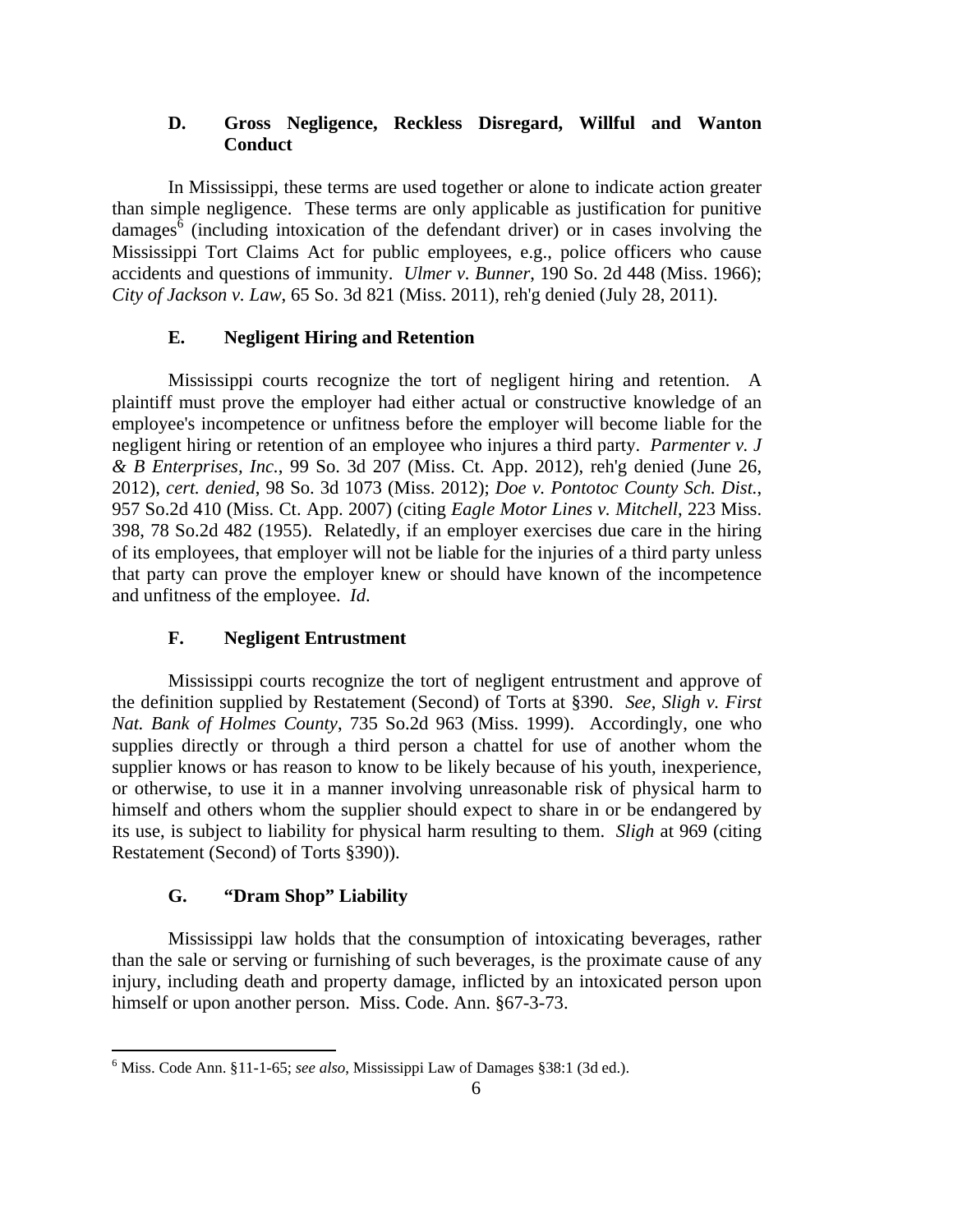However, misrepresentation that the beverage contains alcohol or sale of alcohol to persons who are visibly intoxicated are exceptions to this rule. Miss. Code. Ann. § 67-3-73.

#### **H. Wrongful Death and Survival Actions**

#### **1. Beneficiaries**

 Mississippi's wrongful death/survival action statute allows the statutory beneficiaries to recover damages for the defendant's wrongful, lethal conduct. Miss. Code. Ann. §11-7-13. The beneficiary stands in the shoes of the decedent, so any defense available to the defendant can be used against the beneficiary. For example, any contributory negligence on the part of the decedent in his own death may serve to reduce or eliminate any recovery by the wrongful death beneficiaries. *See*, e.g. Mississippi Law of Torts §14:3 (2d ed.).

Suit may be brought by the decedent's widow or children or both, or husband or father or mother, or sister, or brother.<sup>7</sup> Class one beneficiaries consist of the decedent's spouse and children and possibly grandchildren. Mississippi Law of Torts §14:8 (2d ed.). Class two beneficiaries consist of siblings and parents. *Id*. This class may only recover if there are no class one beneficiaries. The suit may be brought in the name of the personal representative of the decedent for the benefit of all persons entitled under the law to recover, or by the individual beneficiary for the death of the decedent or all interested parties, but there can only be one suit for the same death.<sup>8</sup>

## **2. Damages**

The Supreme Court held that the proper elements of damages in a wrongful death suit may include expenses of last illness, any conscious pain and suffering of the deceased, funeral expenses, the present net cash value of the deceased's work life expectancy, loss of society and companionship of the deceased, although not "grief" as such, and punitive damages, upon proof of gross negligence or willful misconduct. *Jones v. Shaffer*, 573 So.2d 740 (Miss. 1990).

Most of the elements of damages, such as expenses of last illness, pain and suffering of the deceased, and funeral expenses, are familiar elements of recovery which should not present any undue difficulties in a wrongful death context. With regard to pain and suffering of the decedent, there can be no recovery in a wrongful

<sup>&</sup>lt;sup>7</sup> Miss. Code. Ann. §11-7-13 was amended during the 2013 Regular Session of the state's legislature. The amendments make the list of persons who may bring a wrongful death action exclusive, and permit a defendant, within 90 days of filing an answer, to request that plaintiff initiate the process of determining heirs within. Such determination must be resolved before commencement of trial.

<sup>8</sup> This is so even if the one suit is brought in another state. *Sauvage v. Meadowcrest Living Center, LLC*, 28 So.3d 589 (Miss. 2010).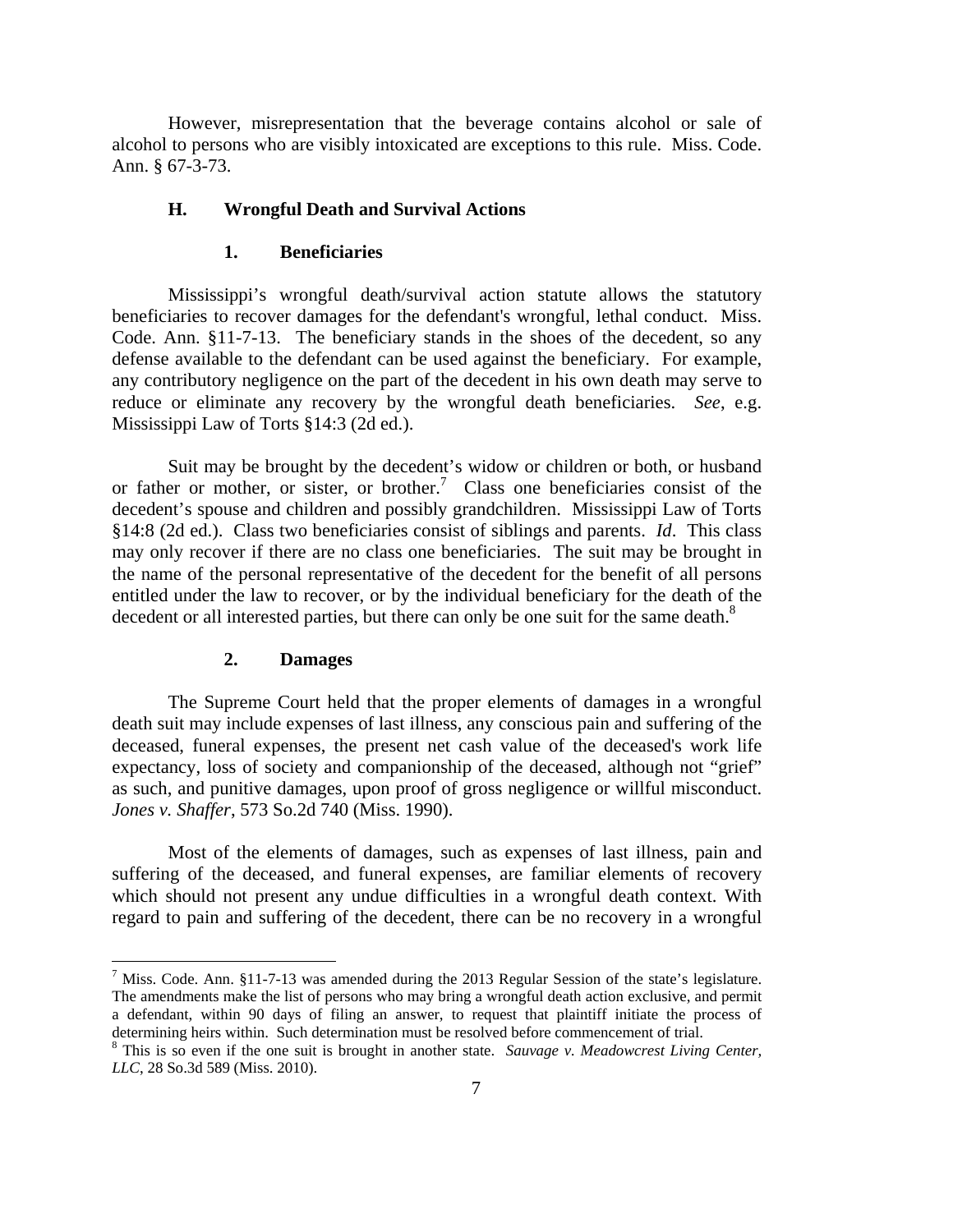death action without proof of consciousness prior to death. Mississippi Law of Torts §14:10 (2d ed.). The present net cash value of the decedent's life will often be the largest element of damages, and plaintiffs will generally employ expert testimony (usually from economists) to help establish this element of damages. The present net cash value of the decedent's life is determined by multiplying the projected annual future income of the deceased by his work life expectancy, discounting it to present cash value, and deducting a percentage for the deceased's personal living expenses. Mississippi Law of Torts § 14:13 (2d ed.) (citing *Sheffield v. Sheffield*, 405 So.2d 1314 (Miss. 1981).

Damages for the injury and death of a married man are equally distributed to his wife and children, and if he has no children to his wife. Damages for the injury and death of a married woman are equally distributed to the husband and children, and if she has no children to the husband. If the decedent has no husband or wife, the damages are equally distributed to the children. If the decedent has no spouse or children, the damages are distributed equally to the father, mother, brothers and sisters, or such of them are living at his or her death. If the decedent has no spouse, children, parents or siblings, then the damages go to the legal representative, subject to debts and general distribution.<sup>9</sup> Miss. Code Ann. §11-7-13. The fact that the deceased was instantly killed shall not affect the right of the legal representative to recover.

Mississippi law makes no distinction for "whole" and "half" blood. The law applies to "illegitimate" children and parents of illegitimate children. However, where paternity is an issue, the wrongful death statute makes recovery more difficult. *See* Mississippi Law of Torts §14:17 (2d ed.).

#### **3. Statute of Limitations**

 $\overline{a}$ 

The statute of limitations in a wrongful death/survival action is determined by reference to the underlying tort which gave rise to the wrongful death.

The question of when the time period accrues was addressed in *Caves v. Yarbrough*, 991 So. 2d 142 (Miss. 2008). In that case the Supreme Court noted that when a tortfeasor negligently injures someone and a claim arises, the injured party generally has three years to bring a claim. If the injured party subsequently dies, the wrongful-death beneficiaries simply step into the shoes of the deceased person and may bring the claims the deceased person could have brought "if death had not ensued." The injured person (who later died), the statutory beneficiaries, or a combination of the two, have the entire limitation period to bring the suit, and the claim made by the statutory beneficiaries is no more than the same claim the injured party could have brought if the decedent had not died. The Court concluded that the

<sup>&</sup>lt;sup>9</sup> Despite the relatively straightforward language of Miss. Code Ann. §11-7-13, actually dividing up wrongful death damages among multiple beneficiaries may prove exceedingly complex. *See* Mississippi Law of Torts §14:11 (2d ed.) for a full discussion of wrongful death allocation issues.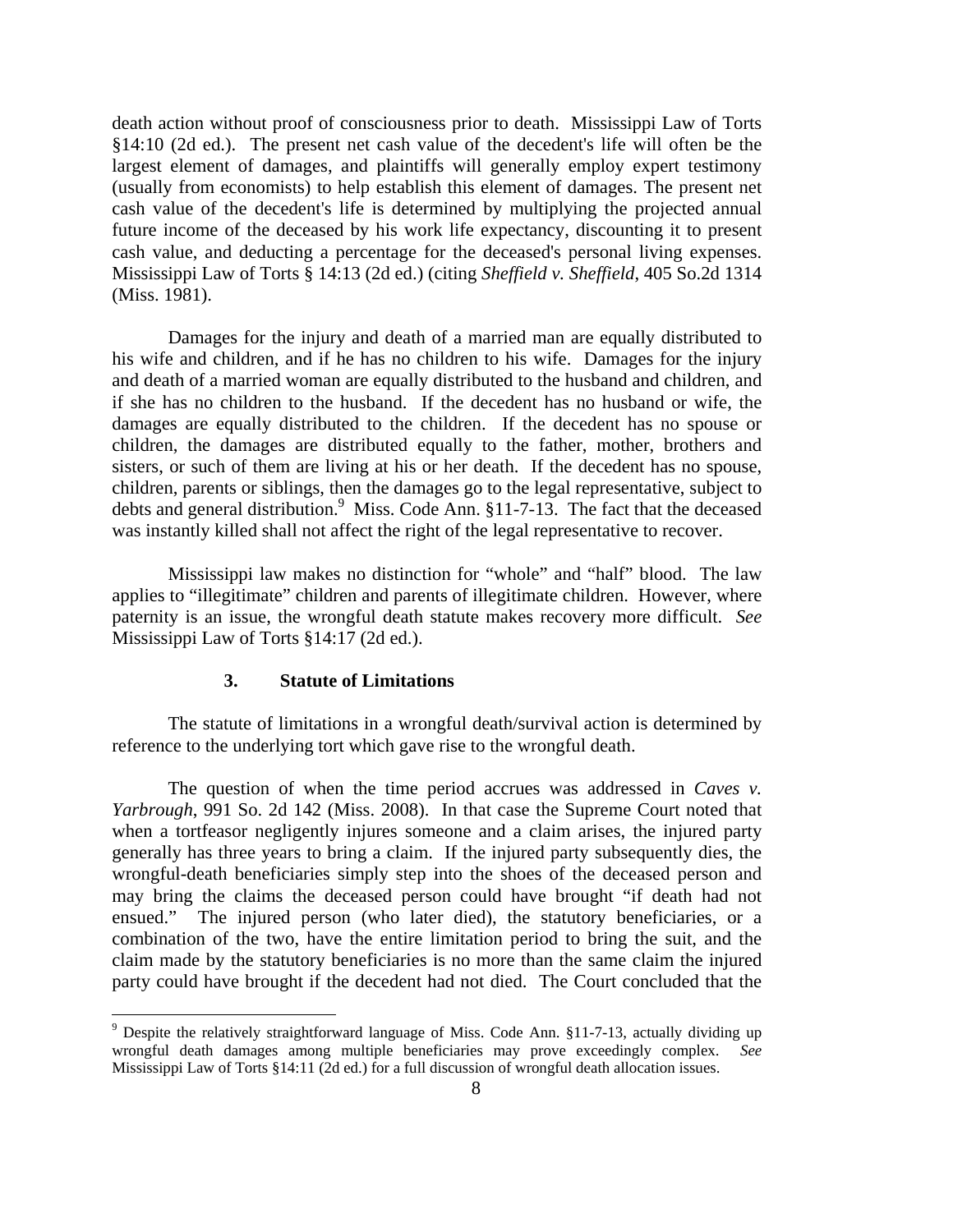right to bring the claim simply expires after the time period provided for by the applicable statute of limitations if neither the decedent nor beneficiaries after his death pursues the claim.

# **I. Vicarious Liability**

An employer is responsible for the torts of its employee only when the torts are committed within the scope of the employment. *Parmenter v. J & B Enterprises, Inc.*, 99 So. 3d 207, 213-14, (Miss. Ct. App. 2012), reh'g denied (June 26, 2012), *cert. denied,* 98 So. 3d 1073, (Miss. 2012). Mississippi's cases in the field revolve around the idea of control and the courts use the following non-exclusive list for determining whether a party is a master of another:

(1) Whether the principal master has the power to terminate the contract at will;

(2) whether he has the power to fix the price in payment for the work, or vitally controls the manner and time of payment;

(3) whether he furnishes the means and appliances for the work;

(4) whether he has control of the premises;

(5) whether he furnishes the material upon which the work is done and receives the output thereof, the contractor dealing with no other person in respect to the output;

(6) whether he has the right to prescribe and furnish the details of the kind and character of work to be done;

(7) whether he has the right to supervise and inspect the work during the course of the employment;

(8) whether he has the right to direct the details of the manner in which the work is to be done;

(9) whether he has the right to employ and discharge the subemployees and to fix their compensation; and

(10) whether he is obliged to pay the wages of said employees.

*Parmenter* at 214 (citing *Allen v. Choice Hotels Int'l*, 942 So.2d 817 (Miss. Ct. App. 2006).

# **J. Workers' Compensation, Miss. Code Ann. §71-3-1** *et seq.*

 Mississippi law states that recovery by an injured worker falls exclusively within the realm of the state's workers' compensation law. This exclusivity applies to other employees, officers and agents, provided those persons are acting in the course and scope of employment and did not commit an intentional tort.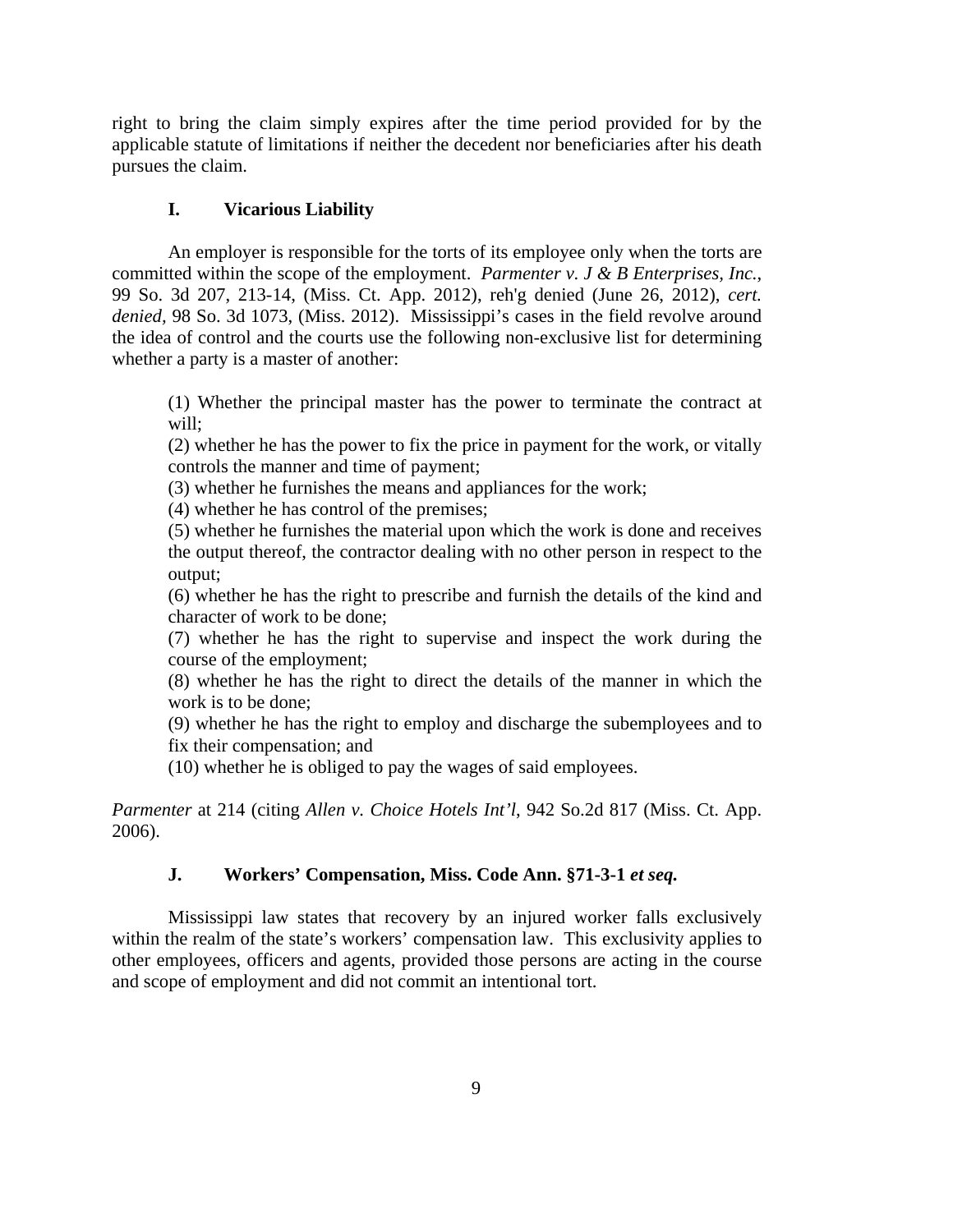## **IV. Damages**

### **A. Damage Caps**

 The State of Mississippi caps non-economic compensatory damages at \$1,000,000, with a lower limit of \$500,000 applicable in medical malpractice actions. Miss. Code. Ann. §11-1-60; *see also*, *Learmonth v. Sears, Roebuck & Co.*, 710 F.3d 249 (5th Cir. 2013). Also, Mississippi law caps punitive damages.<sup>10</sup>

In cases filed on or after September 1, 2004, the following punitive damages caps apply:

- \$20,000,000.00 for a defendant with a net worth of more than \$1,000,000,000.00;
- \$15,000,000.00 for a defendant with a net worth of more than \$750,000,000.00 but not more than \$1,000,000,000.00;
- \$5,000,000.00 for a defendant with a net worth of more than \$500,000,000.00 but not more than \$750,000,000.00;
- \$3,750,000.00 for a defendant with a net worth of more than \$100,000,000.00 but not more than \$500,000,000.00;
- \$2,500,000.00 for a defendant with a net worth of more than \$50,000,000.00 but not more than \$100,000,000.00; or
- Two percent of the defendant's net worth for a defendant with a net worth of \$50,000,000.00 or less.

*See*, Miss. Code Ann. §11-1-65.

#### **B. Compensatory Damages**

 $\overline{a}$ 

As in most jurisdictions, actual damages are meant to compensate for a proven injury or loss. These damages must be reasonable and calculated to make the plaintiff whole. Mississippi recognizes many categories of compensatory damages, including: pecuniary or economic damages, interest, costs and fees, expenses, damages for mental anguish or emotional distress, fear, pain and suffering, loss of consortium, lost profits, loss of earnings or earning capacity, disfigurement, disability, medical expenses and damage to property.

<sup>&</sup>lt;sup>10</sup> Subject to certain exceptions, in particular, those of  $$11-1-65(3)(d)$ , felony causing injury and intoxication causing injury.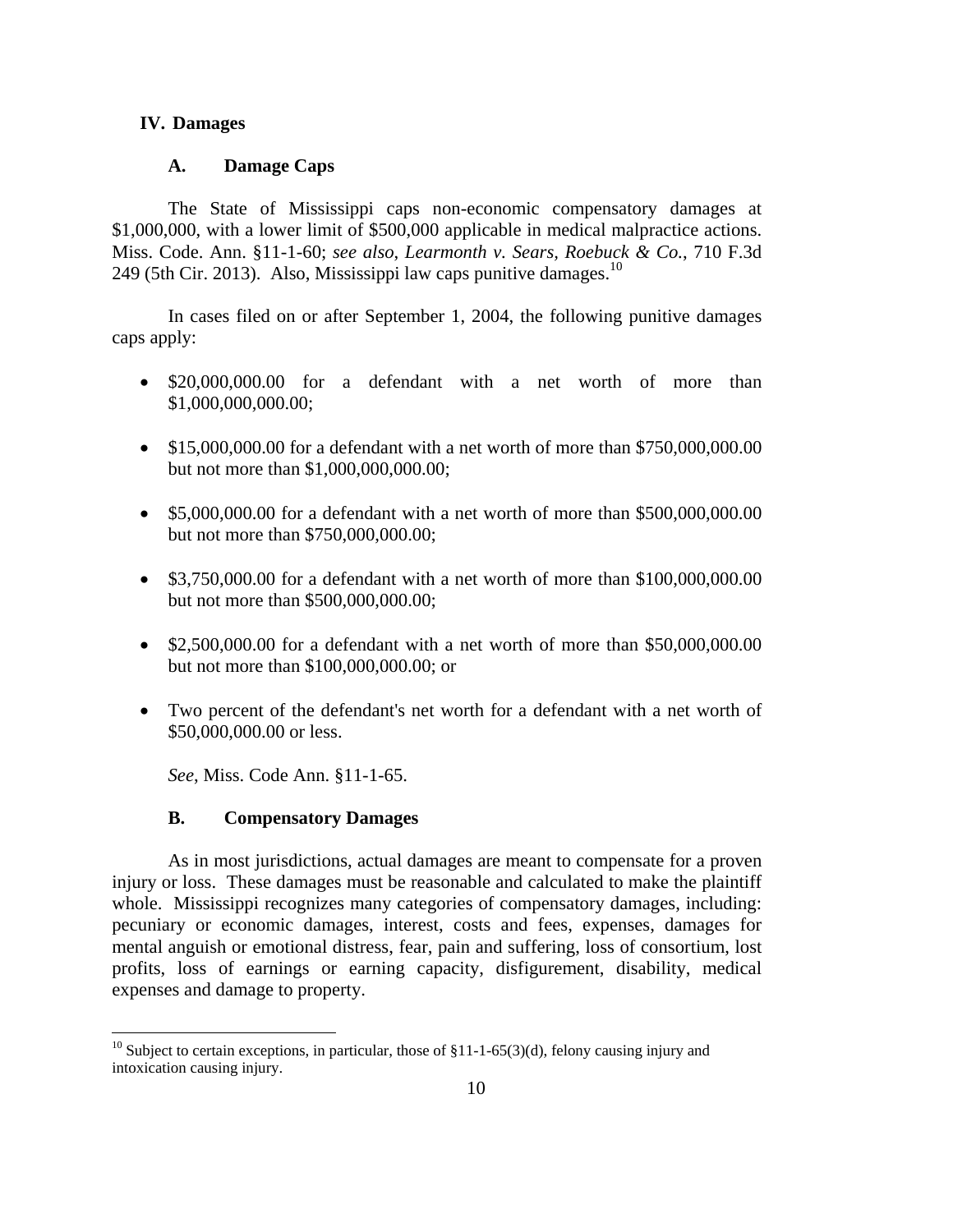### **C. Punitive Damages**

Punitive damages are authorized by statute. Miss. Code Ann. §11-1-65. The statute requires that the trier of fact shall first determine whether compensatory damages are to be awarded and in what amount before addressing any issues related to punitive damages. Then the court must hold an evidentiary hearing to decide whether punitive damages may be considered. If the court determines that the issue may be submitted to the trier of fact, the trier of fact will then determine whether to award punitive damages and in what amount.

The standard of proof is clear and convincing evidence, and the plaintiff must show that the defendant acted with actual malice, gross negligence which evidences a willful, wanton or reckless disregard for the safety of others, or committed actual fraud.

Punitive damages are insurable.

### **D. Collateral Source**

Pursuant to Mississippi's collateral source rule, a tortfeasor is not allowed to offer evidence of payments or compensation by third parties in order to reduce or diminish the amount of damages for which the tortfeasor is liable. *Busick v. St. John*, 856 So.2d 304 (Miss. 2003). This rule applies to Medicaid payments as well. The plaintiff is not "penalized" if the provider accepts less than the stated bill for services.

#### **E. Interest**

Pursuant to statute, tort judgments bear interest at a per annum rate set by the judge hearing the complaint from a date determined by such judge to be fair but in no event prior to the filing of the complaint. Miss. Code Ann. §75-17-7. There is no statutory rate, and the rate is wholly within the judge's control for both pre-judgment and post-judgment interest.

### **F. Property Damage**

The typical measure of damages under collision and comprehensive coverage is the "actual cash value" of the property immediately prior to the loss. Depending on the language of the policy, the insurer may have an option to pay for the loss in money, to repair the vehicle, or to replace it with other property of like kind and quality. Generally, no matter which alternative is chosen, the "actual cash value" of the property plus any deductible after payment, must equal the market value before the loss up to the applicable limits of coverage. Where the parties to the contract dispute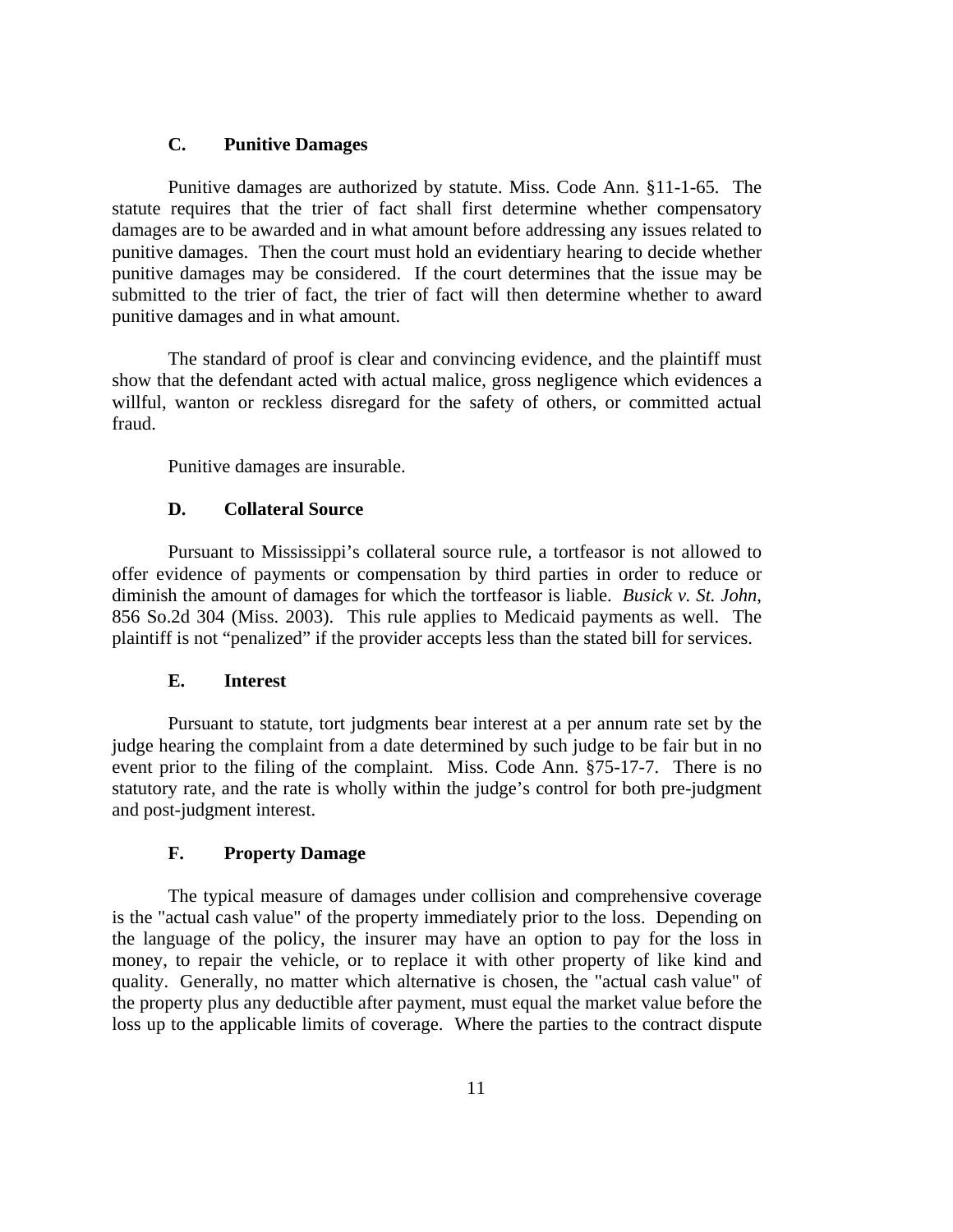the value of the property and the extent of the liability, the issue becomes a question of fact for the jury to decide.

The plaintiff may also recover any amount expended due to the loss of use of his vehicle. Loss of use expenses are generally determined by the cost of renting a similar vehicle.

## **V. Issues of Evidence and Procedure**

#### **A. Proof of Liability Insurance**

Evidence that a person was or was not insured against liability is not admissible upon the issue whether he acted negligently or otherwise wrongfully. This rule does not require the exclusion of evidence of insurance against liability when offered for another purpose, such as proof of agency, ownership, or control, or bias or prejudice of a witness. M.R.E. Rule 411. The existence of liability insurance, of course, may be shown where relevant to an issue in the case. *Id*.

References to liability insurance are generally impermissible and constitute reversible error, and this prohibition includes not only references or intimations to the jury by a plaintiff that a defendant carries liability insurance and thus the jury should feel free to return a large judgment for the plaintiff, but also references or intimations by a defendant that he or she lacks insurance and thus will have to pay out of his or her own pocket any judgment returned by the jury. *Smith v. Crawford*, 937 So.2d 446 (Miss. 2006); *see also*, Miss. Prac. Trial Handbook for Lawyers §28:26 (3d ed.).

#### **B. Traffic Citations**

 Mississippi's Rules of Evidence contain the usual prohibition on use in civil or criminal proceedings of withdrawn guilty pleas, pleas of *nolo contendere*, and statements made during plea negotiations. M.R.E. Rule 410.

However, a plea of guilty is admissible in a civil suit growing out of the same offense as an admission against interest, but the court must entertain the pleader's reasons for such a plea. Violation of statute is considered admissible evidence of negligence per se. As such, a conviction can be considered admissible evidence of negligence per se. Paying a ticket in advance of the trial date is not considered a guilty plea. Instead it is considered a plea of *nolo contendere* and is inadmissible pursuant to Mississippi law. The mere issuance of a citation should not be considered admissible.

## **C. Seat Belt**

 Evidence of seat belt non-use is permissible if the evidence has some probative value other than as evidence of negligence. *Estate of Hunter*, 729 So.2d 1264.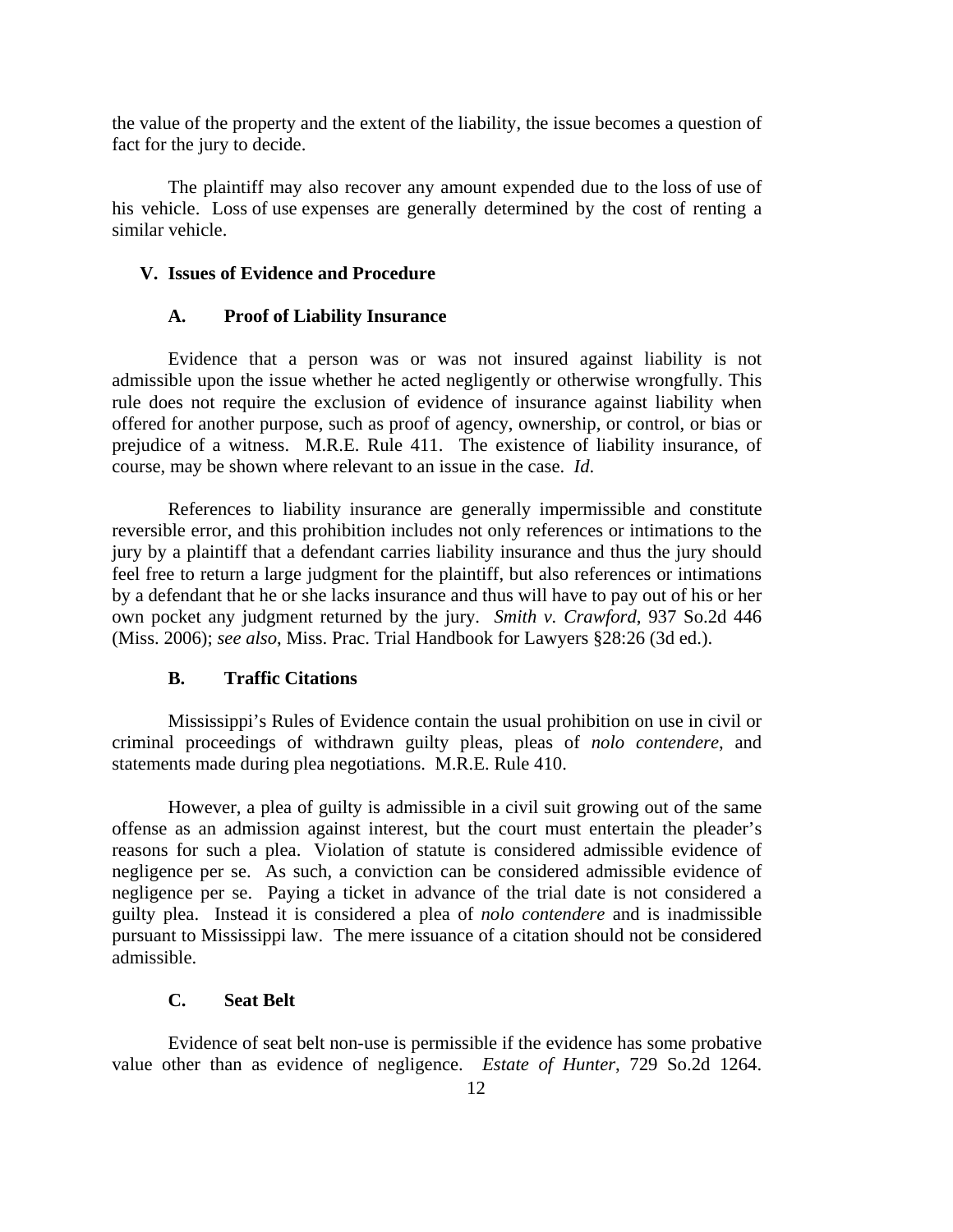Pursuant to Mississippi law, failure to use a seat belt is not considered contributory or comparative negligence. Miss. Code Ann. §63-2-3.

### **D. Testimony of Police Officer**

 The testimony of a police officer as to ultimate facts concerning an accident is permissible only if the officer is qualified as an expert. Testimony from an officer that a particular party "caused" the accident is not generally admissible. *Roberts v. Grafe Auto Co., Inc.*, 701 So.2d 1093 (Miss. 1997).

### **E. Alcohol/Drug Intoxication**

 The question of intoxication may arise in a number of ways in the trial of either a civil or criminal case. Intoxication may become material in the trial of a case, both as to the ability of a witness who was intoxicated at the time of the event in question, and at the time he is called to testify. Miss. Prac. Trial Handbook for Lawyers §28:11 (3d ed.). Intoxication can be determined from testimony, evidence of conduct before the act in question, the act itself, and subsequent conduct. *Howard v. State*, 346 So.2d 918 (Miss. 1977); *see also*, *Utz v. Running & Rolling Trucking, Inc.*, 32 So.3d 450 (Miss. 2010).

Also, Mississippi courts have held that evidence of blood alcohol levels is admissible in automobile negligence cases. *See*, e.g., *Hunter v. General Motors Corp.*, 729 So.2d 1264 (Miss. 1999); *Coleman v. Ford Motor Co.*, 70 So.3d 223 (Miss. App. Ct. 2011). However, to be admissible, the evidence must be relevant to some issue, e.g., fault and/or negligence of the intoxicated individual.

#### **F. Prior Convictions**

 A prior conviction can be admitted if the court determines that the probative value of admitting this evidence outweighs its prejudicial effect to the party *and* if the crime involved dishonesty or false statement, regardless of punishment. M.R.E. Rule 609. The conviction is not admissible if a period of more than ten years has elapsed since the date of the conviction or of the release of the witness from the confinement imposed for that conviction, whichever is the later date, unless the court determines, in the interests of justice, that the probative value of the conviction supported by the specific facts and circumstances substantially outweighs its prejudicial effect. Indeed, Rule 609 requires the trial judge to make an on-the-record determination that the probative value of the prior conviction outweighs its prejudicial effect before admitting any evidence of a prior conviction. *Peterson v. State*, 518 So.2d 632 (Miss. 1987). Proof of other crimes may also be admissible under Rule 404.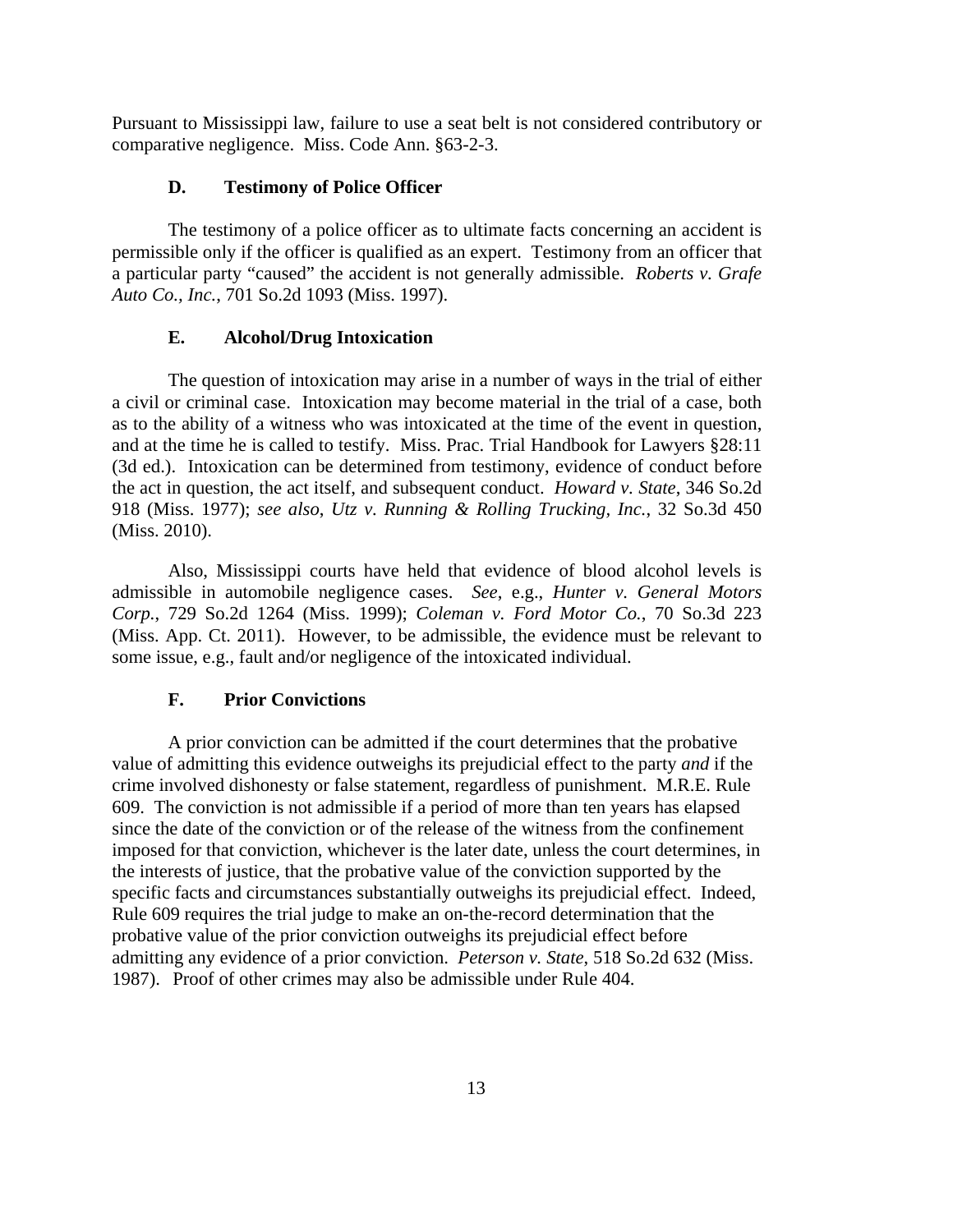### **G. Driving Record**

 A driver's record *may* be admissible if the proffered portions relate to a relevant fact at issue. For example, violations of the Federal Motor Carrier Safety Regulations *may* be admissible if the violations show a "pattern" and relate to the alleged negligence that caused the accident at issue. *See Utz v. Running & Rolling Trucking, Inc.*, 32 So.3d 450 (Miss. 2010) (trial court upheld in excluding evidence of driving record because violations did not demonstrate a routine or practice).

## **H. Spoliation**

 Mississippi allows for a spoliation inference, entitling the non-spoliating party to a jury instruction that the evidence was detrimental to the spoliating party, but the inference is predicated upon intentional or negligent acts. *Thomas v. Isle of Capri Casino*, 781 So.2d 125 (Miss. 2001) (citing 2 J. Wigmore, *Evidence* §278. The jury should be instructed to hear the explanation for the loss of evidence, however.

## **I. Offer of Judgment**

 An offer of judgment can be made by the defendant at any time more than fifteen days before the trial begins. M.R.C.P. Rule 68. The offer allows judgment to be taken against the defendant for the money or property or to the effect specified in the offer, with costs then accrued. The plaintiff has ten days after service to respond with written acceptance. If accepted, either party may then file the offer and notice of acceptance together with proof of service.

 An offer not accepted is deemed withdrawn and evidence of it is not admissible except in a proceeding to determine costs. If the judgment finally obtained by the plaintiff is not more favorable than the offer, the plaintiff must pay the cost incurred after the making of the offer. An offer of judgment can be made after the liability of one party has been determined, but the amount or extent of the liability remains to be determined by further proceedings.

### **J. Liens/Subrogation of Healthcare Provider**

Mississippi law grants an equitable right to subrogation to unpaid healthcare providers.

## **K. Expert Discovery**

Technically, expert discovery may only be conducted via interrogatory except on motion to the court. M.R.C.P. Rule 26(b)(4). However, in practice, parties allow expert depositions. Discovery of the facts and opinions of an expert specifically retained or specially employed in anticipation of litigation or preparation for trial who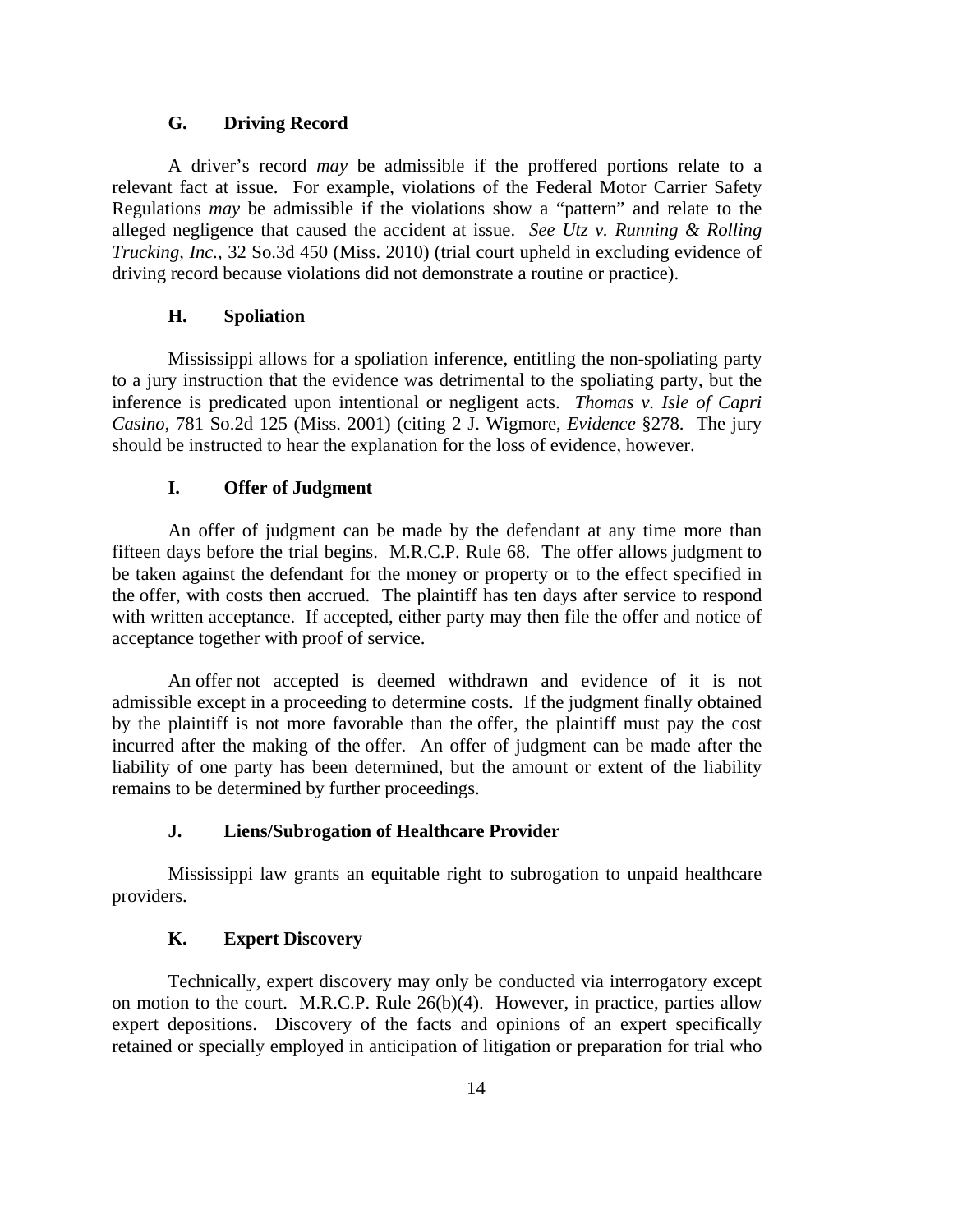is not expected to be called as a witness is not permissible absent a showing of exceptional circumstances. M.R.C.P. Rule 26(b)(4)(B).

## **VI. Insurance Issues**

## **A. Primacy**

 The rule in Mississippi in automobile cases is that where an insured is covered by more than one policy, the insurer of the vehicle in which the insured was riding has primary coverage and the insured's own coverage serves as excess insurance. *See*, e.g., *Mississippi Farm Bureau Mut. Ins. Co. v. Garrett*, 487 So. 2d 1320 (Miss. 1986); *Preferred Risk Ins. Co. v. Ins. Co. of N. Am.*, 824 F. Supp. 614 (S.D. Miss. 1993); *Dixie Ins. Co. v. State Farm Mut. Auto. Ins. Co.*, 614 So. 2d 918 (Miss. 1992); *see also*, 5 MS Prac. Encyclopedia MS Law §40:145

# **B. Minimum Limits**

 Minimum liability limits are \$25,000 per person/\$50,000 per accident for bodily injury. Property damage is \$25,000 per accident. Miss. Code Ann. §63-15-43.

# **C. Uninsured Motorist Coverage**

 Every automobile policy issued in Mississippi includes uninsured motorist coverage by statute. Miss. Code Ann. §83-11-101. The insured, however, can reject such coverage, but the rejection must be in writing. Moreover, no waiver of uninsured motorist (UM) benefits is effective unless the waiver was obtained from an insured who was reasonably knowledgeable and informed of the costs and benefits of such UM coverage prior to signing the waiver. *Owens v. Mississippi Farm Bureau Cas. Ins. Co.*, 910 So.2d 1065 (Miss. 2005). An "uninsured" motorist, by statute, is:

- (a motor vehicle as to which there is no bodily injury liability insurance;
- a motor vehicle as to which there is such insurance in existence, but the underwriter has legally denied coverage thereunder or is insolvent or becomes insolvent during the 12 months following the accident;
- an insured motor vehicle, when the liability insurer of such vehicle has provided limits of bodily injury liability for its insured which are less than the limits applicable to the injured person provided under his uninsured motorist coverage;
- a motor vehicle as to which there is no bond or deposit of cash or securities in lieu of such bodily injury and property damage liability insurance or other compliance with the state financial responsibility law, or where there is such bond or deposit but its value is less than the legal liability of the injuring party; or
- a motor vehicle of which the owner or operator is unknown;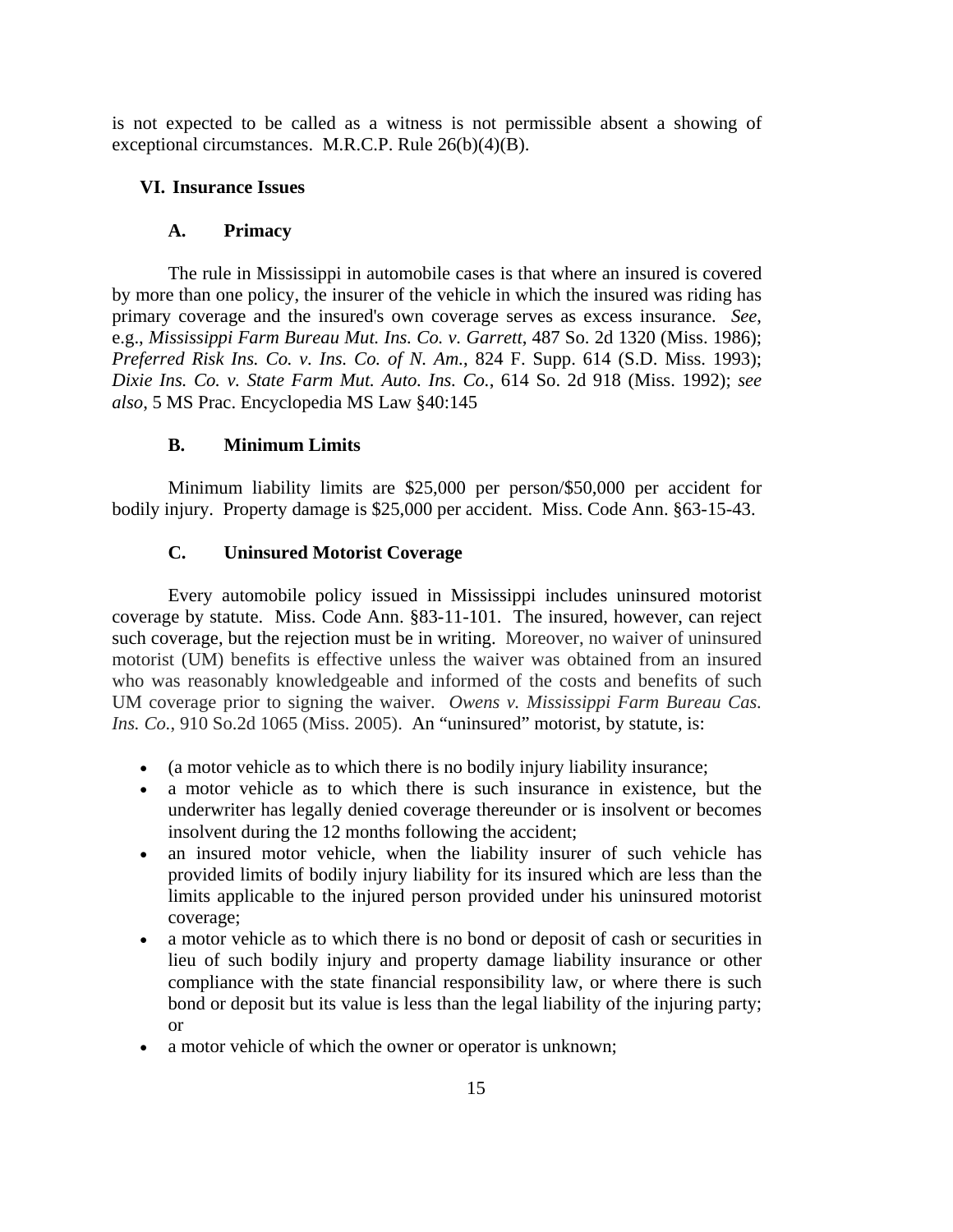provided that in order for the insured to recover under the endorsement where the owner or operator of any motor vehicle which causes bodily injury to the insured is unknown, actual physical contact must have occurred between the motor vehicle owned or operated by such unknown person and the person or property of the insured.

Minimum uninsured motorist coverage is the same as the liability minimum. Miss. Code Ann. §83-11-101.

#### **D. Bad Faith**

 The basic doctrine governing extra-contractual recovery in insurance cases has been evolving in Mississippi for more than two decades. Most of the development in this area has revolved around the tort of bad-faith refusal to pay an insurance claim, or refusal to honor an obligation under an insurance contract. Although not the only extra-contractual remedy available in insurance cases in Mississippi, the tort of bad faith is the most important of these remedies to insureds because it allows recovery of punitive damages in appropriate circumstances. Miss. Ins. Law and Prac. § 13:2.

Various attempts by the court in *Reserve Life Insurance Company v. McGee*, 444 So.2d 803, 809 (Miss. 1983), in *Blue Cross and Blue Shield of Mississippi v. Campbell*, 466 So. 2d 833, 843 (Miss. 1984), and in *Andrew Jackson Life Insurance Company v. Williams*, 566 So. 2d 1172 (Miss. 1990) to provide some comprehensive statement on the law of bad faith have not achieved consensus within the court. However, the court has gradually coalesced around a basic framework for the tort of bad faith and for extra-contractual recovery other than for bad faith.

When the Mississippi Supreme Court refers to the tort of bad faith, it speaks of a remedy in insurance cases in which the insured is entitled to recover punitive damages. While Mississippi allows extra-contractual recovery of other than punitive damages, that recovery is not had under the remedy for the tort of bad faith. The distinction is semantic, but important to understanding the court's opinions. Bad faith is a remedy that allows for punitive damages.

In order to recover punitive damages against an insurance company for bad-faith refusal to pay a claim, or refusal to honor an obligation under an insurance policy, the insured must first demonstrate that the claim or obligation was in fact owed. Prevailing on the contract claim is a condition precedent to prevailing on the claim of bad faith. If the insurer did not owe the claim, the insurer is not guilty of bad faith by not paying it or in delaying payment. Second, the insured must demonstrate that the insurer had no arguable reason to refuse to pay the claim or to perform its contractual obligation. *Huyett v. Omni Ins. Co.*, 2013 WL 319225 (S.D. Miss. 2013); *Republic Fire and Cas. Ins. Co. v. Azlin*, 2012 WL 4482355 (N.D. Miss. 2012); Glinsey v. Allstate Property and Cas. Ins. Co., 2012 WL 1458226 (S.D. Miss. 2012). Finally, in order to recover punitive damages from the insurer for bad faith, the insured must